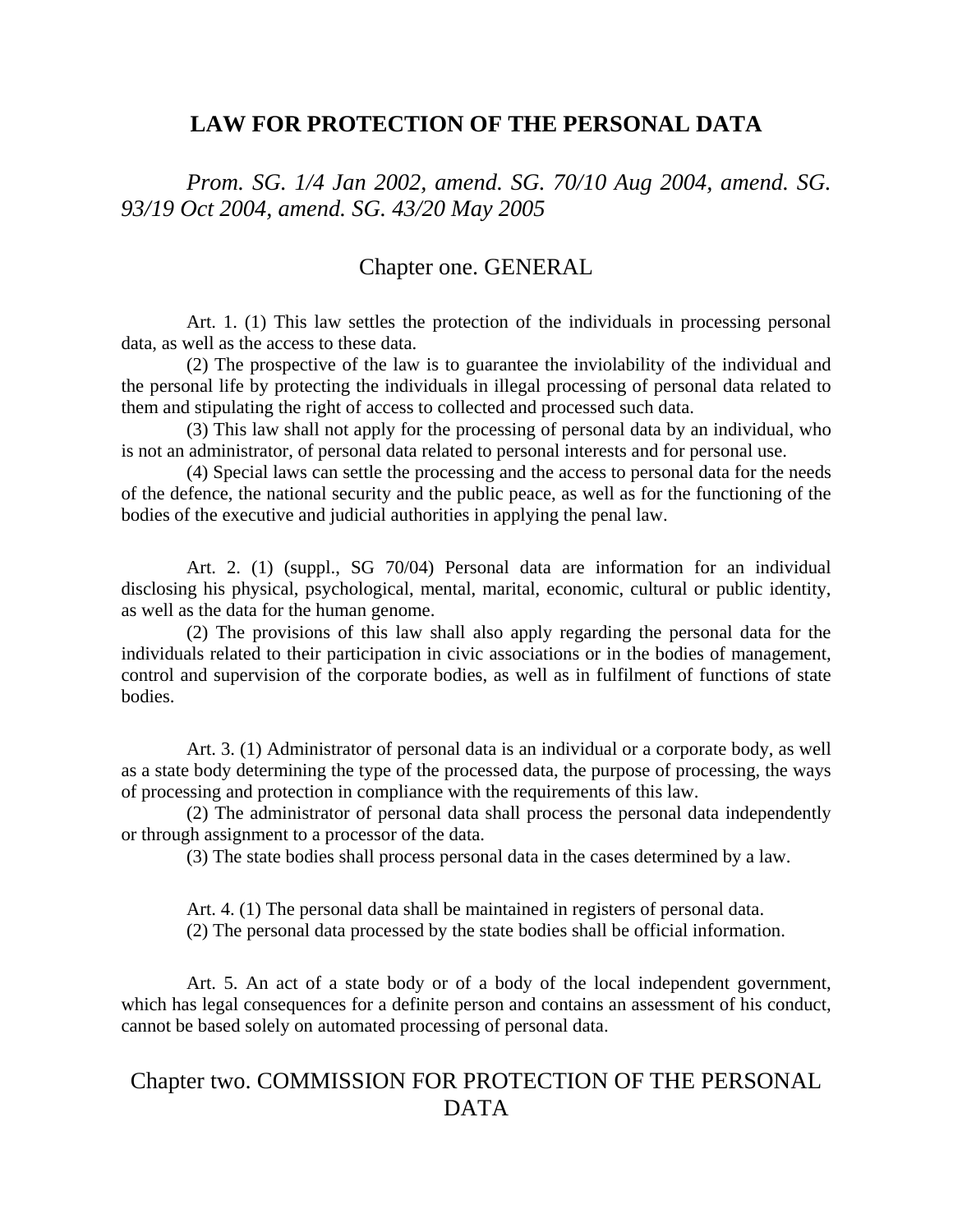Art. 6. (1) The Commission for protection of the personal data, called hereinafter "the commission" is an independent state body carrying out protection of the individuals in processing their personal data and in providing the access to these data, as well as the control over the observance of this law.

(2) The commission is a corporate body at budget support and headquarters in Sofia.

Art. 7. (1) The commission is a college body and consists of a chairman and 4 members.

(2) The members of the commission and its chairman shall be elected by the National Assembly upon proposal of the Council of Ministers for a period of 5 years and they can be reelected for another mandate. The decision shall also determine the size of their remuneration.

(3) The chairman and the members of the commission shall carry out their activity under legal terms of employment.

(4) The commission, by January 31 every year, shall present an annual report on its activity to the National Assembly and to the Council of Ministers.

Art. 8. (1) As members of the commission can be elected Bulgarian citizens who:

1. have higher education on informatics, law or who are masters on information technologies;

2. have time of service on the speciality no less than 10 years;

3. have not been convicted to imprisonment for deliberate indictable offences;

(2) Members of the commission cannot be:

1. persons who are sole entrepreneurs, managers/procurators or members of managing or control bodies of trade companies, co-operations and non-profit corporate bodies;

2. persons who occupy another paid position except when they practice scientific or lecturing activity.

(3) Elected as chairman of the commission shall be a qualified lawyer who meets the requirements of para 1 and 2.

(4) The mandate of the chairman or of a member of the commission shall be terminated ahead of term:

1. for reason of death or placing under judicial disability;

2. by a decision of the National Assembly when:

a) he has filed for release;

b) he has committed a gross infringement of this law;

c) he has committed a deliberate indictable offence for which a conviction has been enforced;

d) existing inability to fulfil his obligations for a period longer than six months.

(5) In the cases under para 3 the Council of Ministers shall propose to the National Assembly to elect a new member for the period until the end of the initial mandate of the commission.

(6) The time during which the person has worked as chairman or a member of the commission shall be acknowledged as official time of service according to the Law for the civil servant.

Art. 9. (1) The commission is a permanently functioning body assisted by an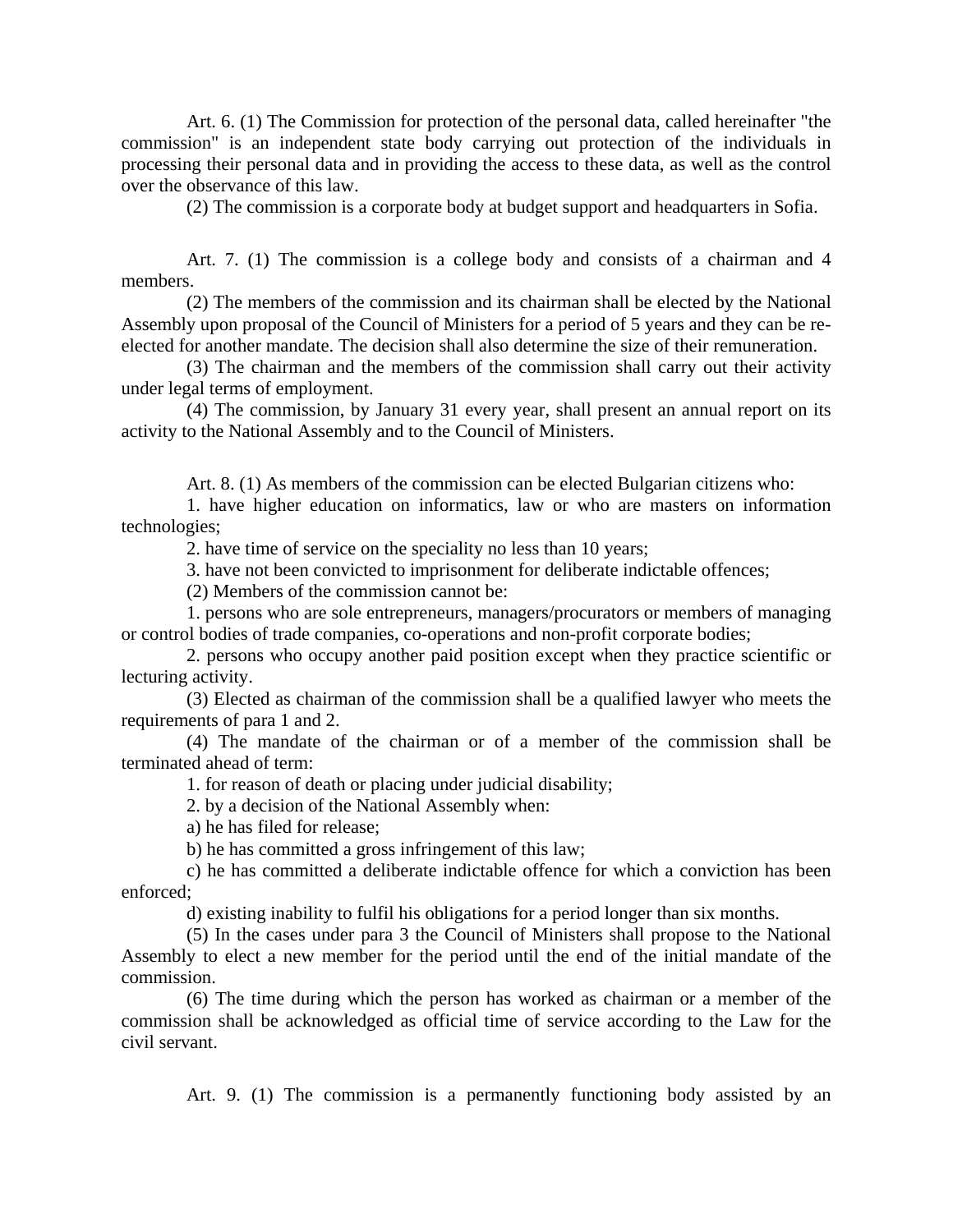administration.

(2) The commission shall settle by regulations its activity and the activity of its administration and shall promulgate it in the State Gazette.

(3) The decisions of the commission shall be taken by a majority of the total number of its members.

(4) The meetings of the commission shall be open. The commission can decide individual meetings to be closed.

Art. 10. (1) The commission shall:

1. analyse and exercise an overall control over the observance of the normative acts in the sphere of protection of the personal data;

2. keep register of the administrators of personal data;

3. carry out inspections of the administrators of personal data in connection with its activity under item 1;

4. express opinion and give permits in the cases stipulated by this law;

5. issue obligatory prescriptions for the administrators in connection with the protection of the personal data;

6. impose, upon prior notice, temporary prohibition of processing personal data which violates the norms of protection of the personal data;

7. consider claims against the administrators in connection with refused access of individuals to their personal data, as well as of other administrators or of third persons in connection with their rights according to this law;

8. participate in the working out of normative acts related to the protection of personal data.

(2) The order of keeping the register under art. 14 for notifying the commission for giving permits and expressing opinions. for considering the complaints, as well as for issuance of obligatory prescriptions and imposing temporary prohibition of processing personal data shall be determined by the regulations under art. 9, para 2.

(3) The commission shall issue a bulletin publishing information for its activity and for the taken decisions.

Art. 11. The chairman of the commission shall:

1. organise and manage the activity of the commission according to the law and the decisions of the commission and shall be responsible for the fulfilment of its obligations;

2. represent the commission before third persons;

3. appoint and release the civil servants and conclude and terminate the employment contracts of the employees working under legal terms of employment in the administration of the commission.

Art. 12. (1) The chairman and the members of the commission or persons from the administration authorised by it shall carry out inspections related to the fulfilment of this law.

(2) The administrator of personal data shall be obliged to provide access of the persons under para 1 to the registers kept by him and not to obstruct the control over the process of processing of personal data.

(3) The commission shall carry out inspection upon request of interested persons, as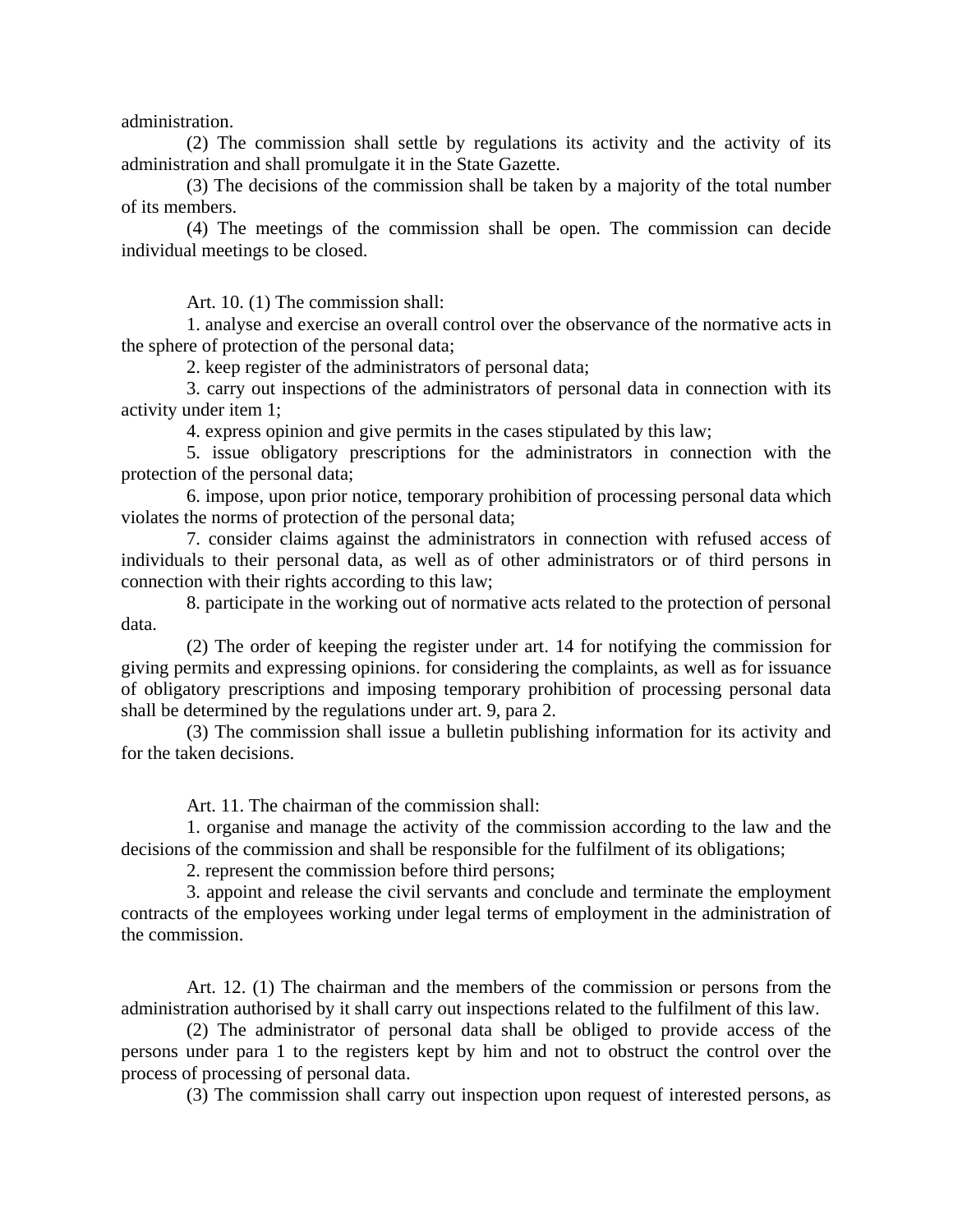well as by its initiative, on the grounds of a monthly plan for control activity adopted by it.

(4) When, as a result of the inspection, an offence is established the commission shall issue obligatory prescription for its rectification within a period determined by it.

(5) For failure to fulfil the prescription under para 4 an act for offence.

(6) In the cases when rights of an individual according to this law are infringed the commission shall approach the respective court according to art. 39, para 3.

Art. 13. (1) The chairman and the members of the commission shall be obliged not to make public the information representing official secret for the administrators of personal data which has become known to them in fulfilment of their activity for a period of three years after the expiration of their mandate.

(2) The obligation under para 1 shall also regard the employees of the administration of the commission for a period of three years after the termination of the employment or official legal relations.

(3) In taking office the members of the commission and the employees of its administration shall file declarations for the obligations under para 1 and 2.

Art. 14. (1) The commission shall keep a register of the administrators of personal data and of the registers kept by them.

(2) Entered in the register under para 1 shall be the administrators of personal data and the type of the personal data, the legal grounds, the purposes and the way of their processing, the requirement for consent of the individual, as well as the act determining the order of keeping the register of personal data.

(3) The register under para 1 shall be public. A fee determined by the Council of Ministers shall be paid for submitting information from it.

(4) The commission shall issue a certificate to the administrators of personal data entered in the register.

Art. 15. (1) Every person who wishes to process personal data and to create a register for them shall inform in advance the commission by filing an application and documents in a form approved by the commission.

(2) In the cases under art. 3, para 3 the state body appointed as administrator of personal data shall inform the commission within 10 days after its creation.

(3) Every administrator of personal data shall also inform the commission before undertaking any operation whatsoever on the entire or partial automatic processing of the collected personal data, different from the declared, as well as for the transfer of personal data to another administrator or to a third person.

(4) In the cases under para 3 the commission can take a decision for preliminary inspection of the administrator or to give obligatory prescriptions for the purpose of protection of the processed or transferred personal data.

Art. 16. (1) The commission can carry out preliminary inspection within 7 days from the notification and to give preliminary prescriptions regarding the requirements for processing the personal data and keeping a register by the person under art. 15, para 1 and for guaranteeing the observance of this law.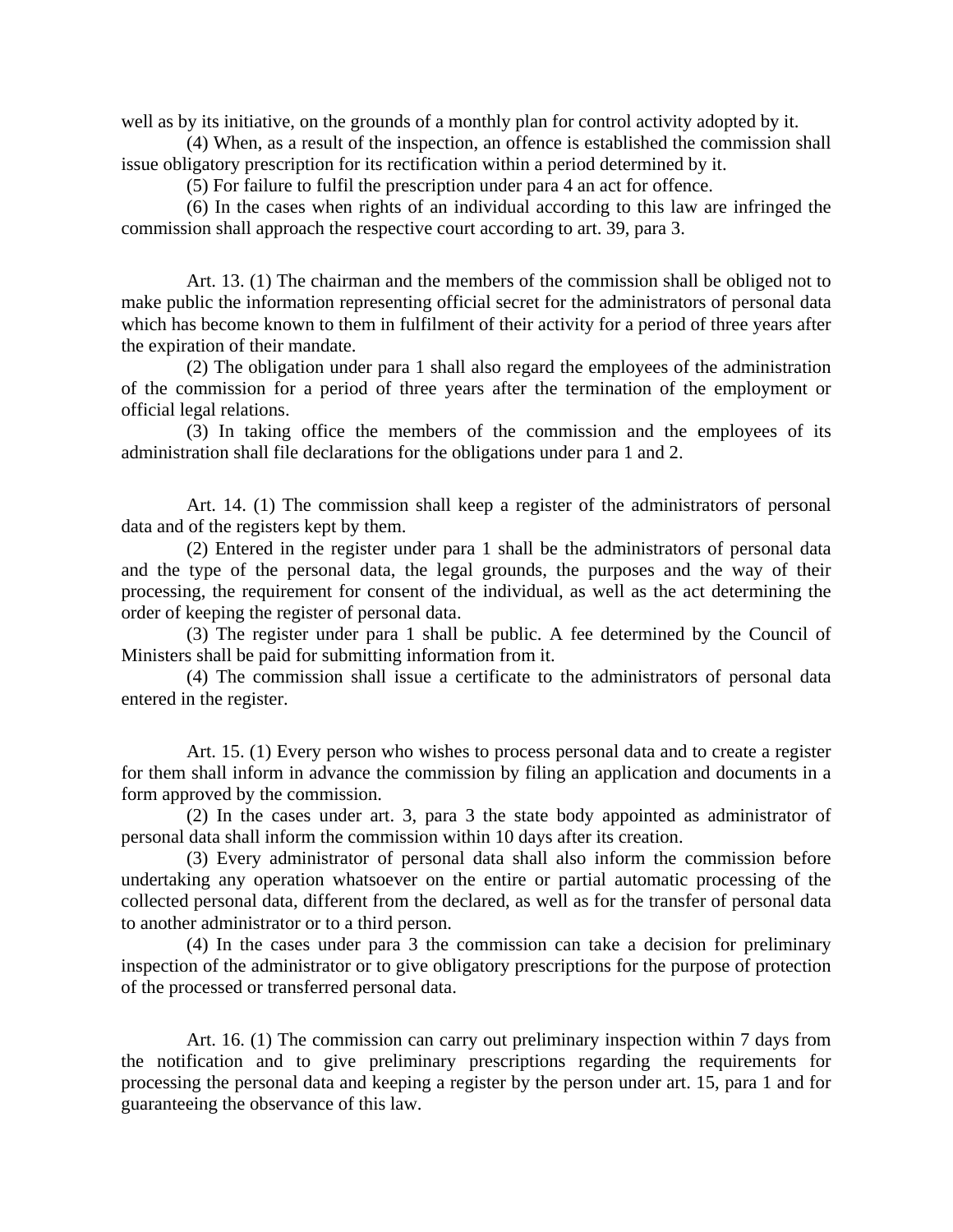(2) The commission shall not carry out preliminary inspection of keeping registers:

1. containing personal data for the persons working under employment or official legal relations for the administrator of personal data;

2. for statistic or scientific purposes;

3. stipulated by a normative act when they are public.

(3) Within 14 days from the notification the commission shall take a decision:

1. to register the person under para 1 as administrator of personal data and to enter in its register the data under art. 14, para 2 if the requirements of this law for collecting and processing personal data have been met;

2. for refusal to register which shall be motivates on the grounds of this law.

(4) The refusal of the commission to register the persons under art. 15 shall be subject to appeal before the Supreme Administrative Court within 14 days.

#### Chapter three. ADMINISTRATOR OF PERSONAL DATA

Art. 17. The administrator under art. 3, para 1 shall have the right to process personal data only if they are:

1. obtained legally;

2. gathered for the purposes determined by the law and are used only in their fulfilment;

3. corresponding to the scope of the purposes for which they are processed;

4. correct and up to date;

5. stored in a way allowing identification of the individuals only for a period no longer than the necessary, according to the purposes for which they are processed.

Art. 18. The processing of personal data shall be admissible only in the cases when at least one of the following conditions is present:

1. fulfilment of a normative obligation;

2. the explicit consent of the individual;

3. necessity of protecting the life or the health of the individual;

4. fulfilment of the clauses of a contract between the administrator under art. 3, para 1 and the individual;

5. legal interest of the administrator under art. 3, para 1, of a third person or of a person to whom the data will be disclosed and this does not infringe the right to protection, according to this law, of the respective individual;

6. (new – SG 92/04) need for the objectives of the defense and the national security.

Art. 19. (1) (suppl. SG 92/04) The administrator under art. 3, para 1 shall process the personal data of the individual upon his consent without the exceptions stipulated by a law or when the processing is necessary in connection with the defense and the national security.

(2) The administrator under art. 3, para 1 shall be obliged to inform the respective individual, prior to their processing, about:

1. the purpose and the resources for their processing;

2. the obligatory or voluntary nature of submission of the data and the consequences from a refusal of submission;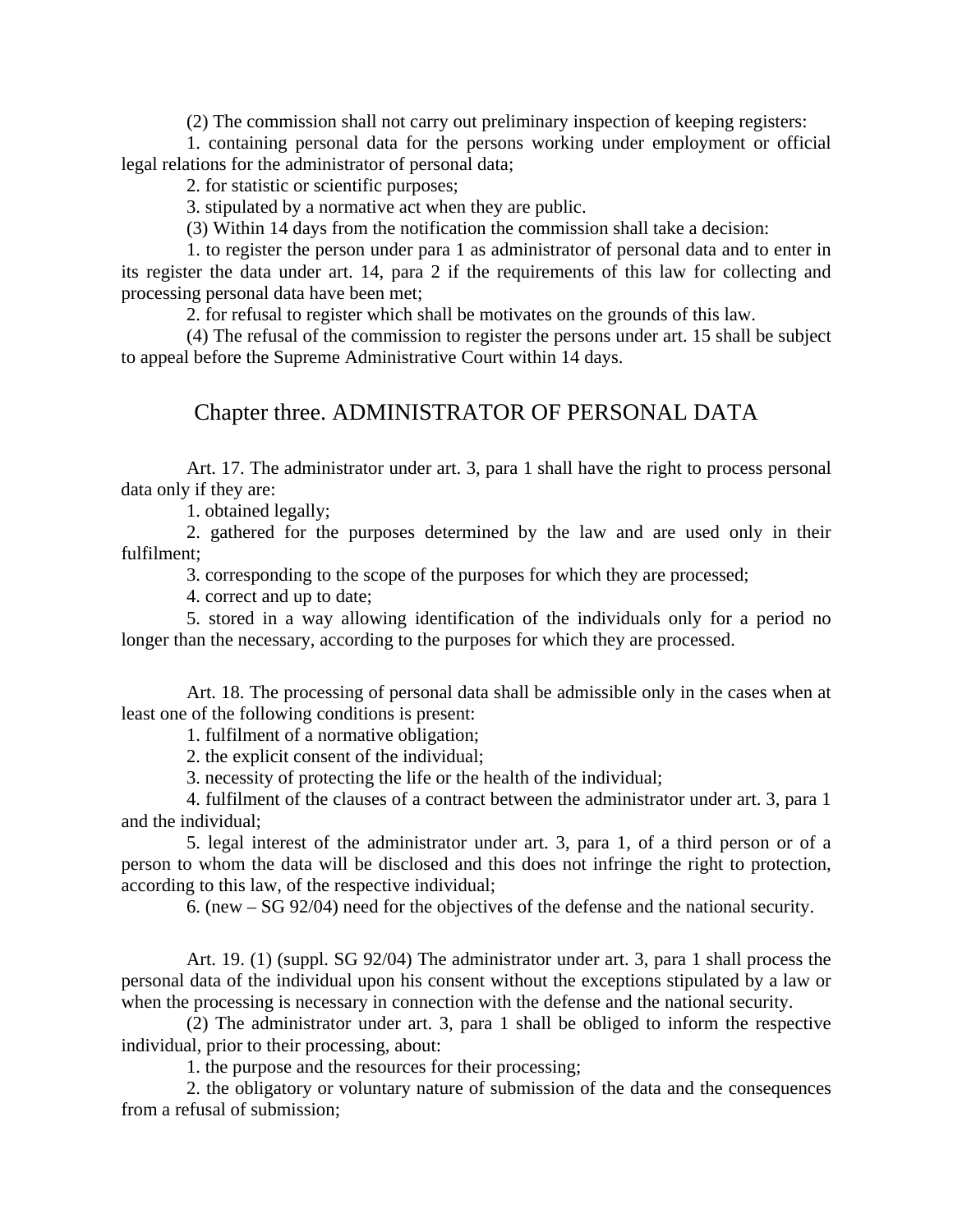3. the recipients or the categories of recipients to whom the data can be submitted and the sphere of their using;

4. the right to access and to correction of the gathered data, the name and the address of the administrator under art. 3, para 1 and of the person processing the data, if he is different from this administrator.

(3) The information under para 2 shall be submitted by the administrator to the respective individual before its processing if his personal data have been received from a third person.

(4) Para 3 shall not apply in the cases of explicit prohibition of that by the law.

Art. 20. (1) The consent of the individual according to art. 19, para 1 must be freely expressed and unambiguous. It can be given for the entire or for a part of the processing of the data and, if necessary, to be made also in writing.

(2) The consent under art. 19, para 1 shall not be required if the processing of data:

1. regards personal data gathered and processed by virtue of an obligation under a law;

2. is carried out only for the needs of scientific studies or of the statistics and the data is anonymous;

3. is related to the protection of the life or the health of the respective individual or of another person, as well as when his condition does not allow him to give consent or there are legal reasons for that.

Art. 21. (1) The processing of personal data disclosing racial or ethnic origin, political, religious or philosophic convictions, membership in political parties, organisations, associations with religious, philosophic, political or trade union purposes, as well as personal data regarding the health or the sexual life can be carried out only upon an explicit written consent of the respective individual.

(2) Not required shall be the explicit written consent for the data under para 1 when:

1. their processing is an obligation of the administrator under art. 3, para 1 according to a law;

2. the processing is necessary in connection with the protection of the life or the health of the respective individual or of another person, as well as when his condition does not allow his giving a consent or there are legal obstacles for that;

3. the processing regards data publicly announced by the individual or it is necessary for the purpose of establishing, exercising or protection of his legal rights;

4. the processing is required in connection with providing medical care or health services, as well as when those data are processed by a person who works in a health or medical establishment and he is obliged to keep professional secret;

5. the processing is carried out only or under the control of a competent state body for personal data related to the commitment of crime, of administrative offences and unwarranted damages;

6. the processing is necessary in connection with the defence and the national security.

Art. 22. (1) The administrator under art. 3, para 1 shall publish annually, by March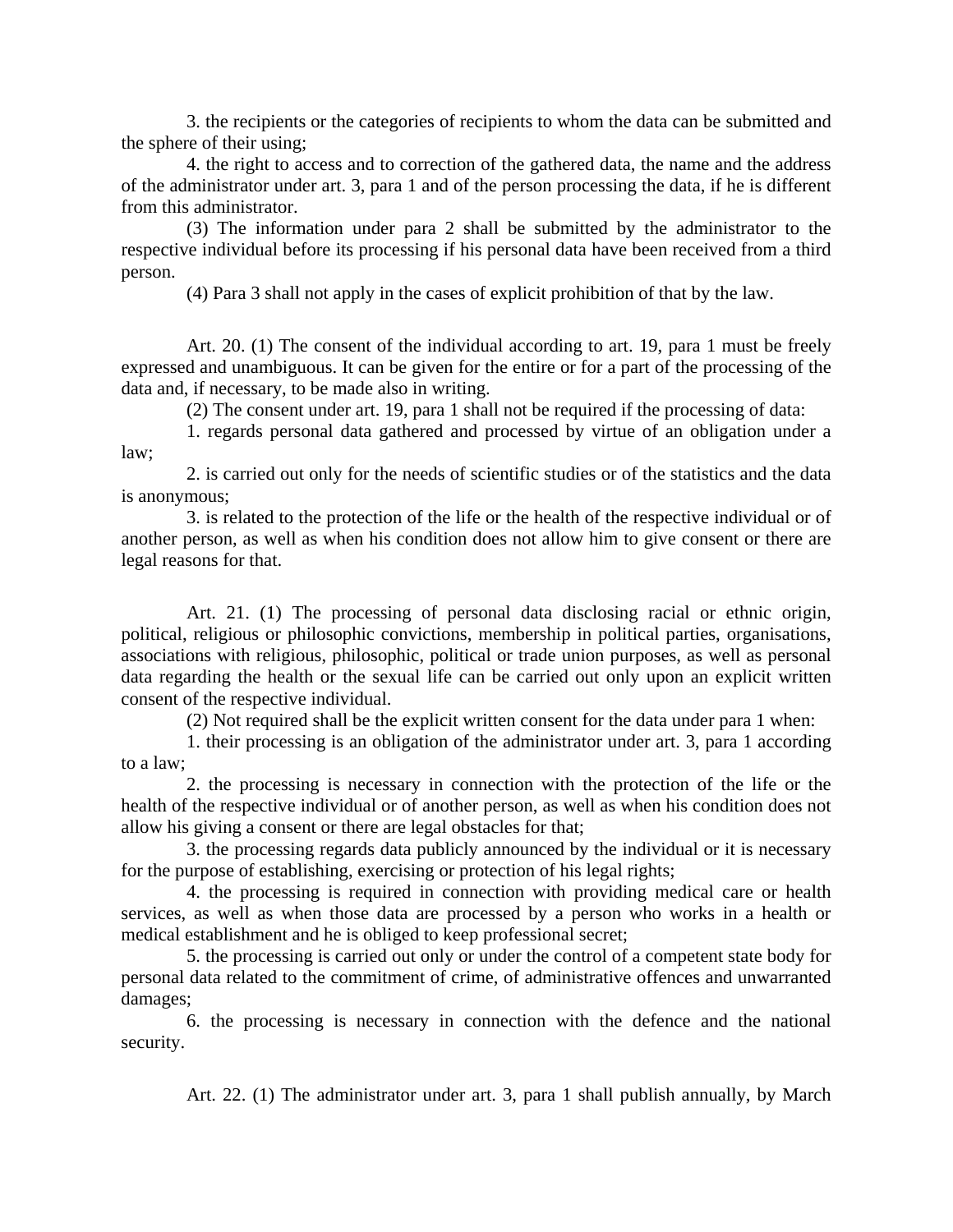31, in the bulletin of the Commission for protection of the personal data the following information about the registers created by him during the preceding year:

1. type of the processed personal data considering the various indication for establishing the identity of the individuals;

2. a circle of persons whom the processing regards;

3. official address, conditions and order of accepting applications for providing access to the personal data;

4. description of the purposes for which these data are processed, as well as the admissible ways of their using;

5. description of the criteria by which the data are stored or destroyed.

(2) The administrator under art. 3, para 1 shall be obliged to publish in the bulletin of the Commission for protection of the personal data changes according to para 1, item 1 - 5 within 30 days from their introduction.

(3) The administrator shall bear responsibility for the reliability of the information under para 1 and 2 and shall be obliged to provide public access to it.

## Chapter four. PROTECTION OF THE PERSONAL DATA

Art. 23. (1) The administrator under art. 3, para 1 shall be obliged to undertake the necessary technical and organisational measures for the protection of the data against accidental or illegal destruction, accidental loss or change, illegal disclosure or access, unwarranted change or dissemination, as well as against all other illegal forms of processing of personal data.

(2) The administrator shall be obliged to undertake special measures for protection when the processing includes transmitting of the data by electronic way.

(3) The Commission for protection of the personal data shall determine by an ordinance the minimal necessary technical and organisational measures, as well as the admissible type of protection.

Art. 24. (1) The administrator under art. 3, para 1 can process the data independently or through assignment to a person processing the data. When organisational reasons require the processing can be assigned to more than one person processing the data, including for the purpose of differentiating their concrete obligations.

(2) In the cases when the processing of the data is not carried out by the administrator he shall be obliged to appoint a person processing the data and to provide enough guarantees for their protection.

(3) The person processing the data shall be appointed among persons who have professional and technical capacity to guarantee full compliance with all requirements related to the processing of data and their protection.

(4) The administrator under art. 3, para 1 shall determine the ways of processing by a written instruction which shall be obligatory for the person processing the data and for the operator of personal data.

(5) The obligations of the person processing data and of the operator, including the responsibility for non-fulfilment, shall be determined by their orders for employment or by written contracts in connection with the instruction under para 4.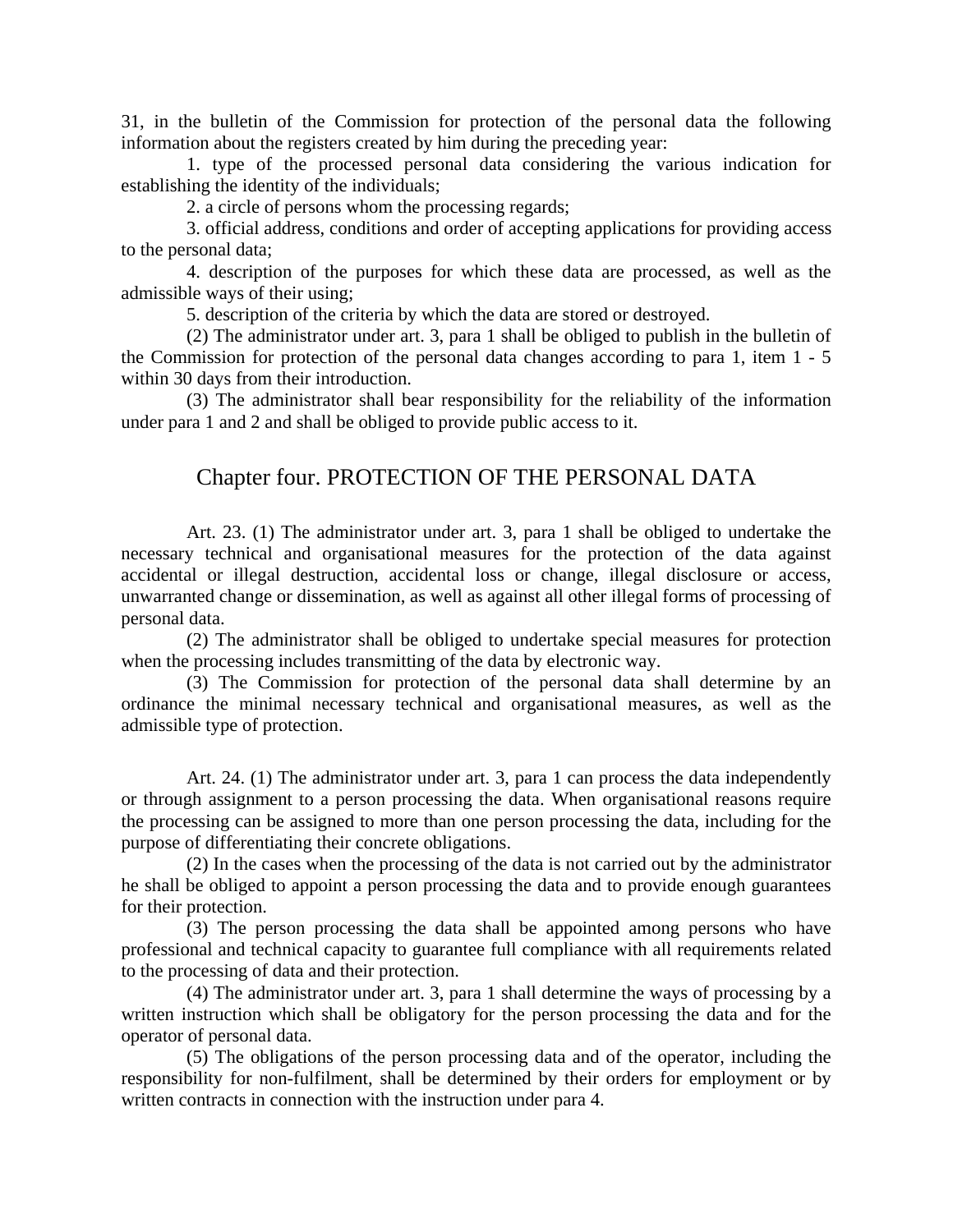(6) The responsibility under para 5 shall not exclude bearing of other type of responsibility depending on the illegal activities or inactivities of this person.

Art. 25. (1) Upon conclusion of the processing of personal data the administrator under art. 3, para 1 can:

1. destroy them, or

2. transfer them, by a permit of the Commission for protection of the personal data to another administrator if this is stipulated by a law and identity of the purposes of the processing is present.

(2) (suppl. SG 92/04) Upon conclusion of the processing of personal data the administrator under art. 3, para 1 shall store them only in the cases stipulated by a law or when this is necessary for the defense and the national security.

(3) In the cases when, upon conclusion of the processing, the administrator under art. 3, para 1 wants to store the processed personal data for using as anonymous data for historic, scientific or statistical purposes he must inform about that the Commission for protection of the personal data.

(4) The Commission for protection of the personal data can prohibit the storing for the purposes under para 3 if the administrator has not provided enough protection of the processed data as anonymous data.

(5) The decision of the commission under para 4 shall be subject to appeal before the Supreme Administrative Court. In the cases of rejection by the Supreme Administrative Court the complaint against the decision of the Commission the administrator of personal data shall be obliged to destroy them.

### Chapter five. ACCESS TO PERSONAL DATA

Art. 26. (1) Every individual shall have the right to access to personal data related to him.

(2) In the cases when, in exercising the right to access, disclosed to the individual can also be personal data regarding a third person the administrator under art. 3, para 1 shall be obliged to provide to the respective individual access to the part of them related only to him.

Art. 27. The exercising of the right to access to personal data cannot be directed against the rights and the good name of another individual, as well as against the national security, the public peace, the national health and the morality.

Art. 28. (1) The individual whose personal data are processed shall have the right:

1. to obtain the information under art. 19, para 2;

2. to request from the administrator of personal data:

a) confirmation of the existence of personal data related to him, regardless of the phase of their processing;

b) deletion, transfer into anonymous data or the freezing of the processing when it violates the law or the data are not necessary for the purposes for which they are processed;

c) updating or correction of the data;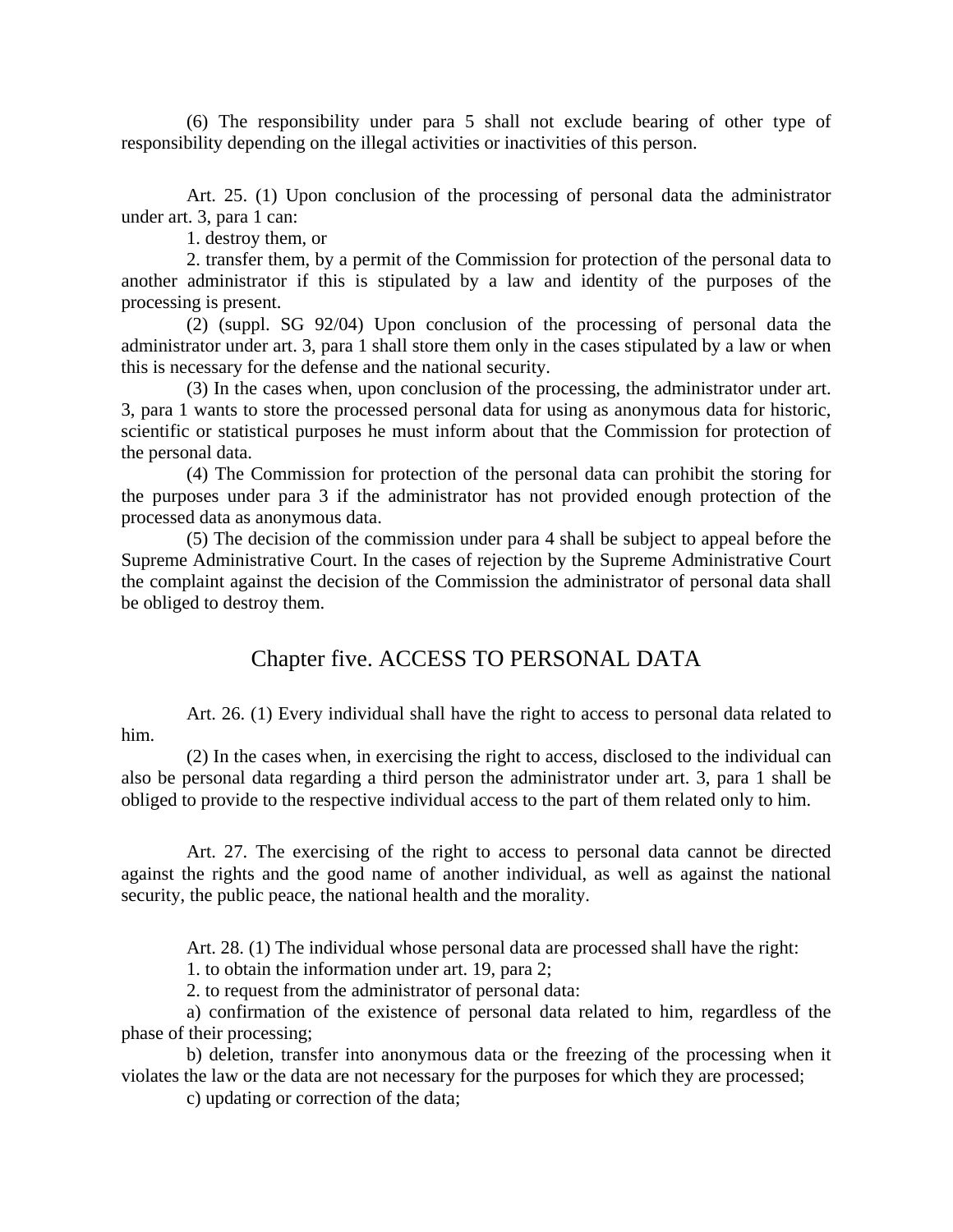3. to object before the administrator under art. 3, para 1 the unlawfulness of the processing of personal data related to him, unless this is excluded by the provisions of a special law;

4. to forbid the administrator under art. 3, para 1 to submit entirely or partially his processed personal data with an intention to use them for commercial information, advertising or for marketing;

5. to request to be informed before the initial disclosure of the personal data under item 4 to a third party.

(2) Upon request by the respective individual the administrator under art. 3, para 1 shall be obliged to issue:

1. certificate stating that the activities under para 1, item 2, letters "b" and "c" have been fulfilled or that a motivated refusal has been made;

2. certificate stating that the data and the activities under para 1 have been brought to the knowledge of third persons to whom they have been transferred.

(3) The rights under para 1 and 2 shall be exercised personally by the individual or through a person explicitly authorised by him.

(4) The administrator under art. 3, para 1 shall be obliged, within 14 days, to announce in writing a decision on every request of the respective individual in connection with the exercising of his rights under para 1.

(5) In case of infringement of the rights under para 1 or refusal to satisfy the request under para 2 the individual can file a complaint by the order of chapter seven.

Art. 29. (1) The right to access shall be exercised by a written application to the administrator of personal data.

(2) The application can also be filed by electronic means.

(3) The application shall be filed personally by the Individual or through a person explicitly authorised by him.

(4) The filing of the application shall be free of charge.

Art. 30. (1) The application for access to personal data shall contain:

1. the name, the address and other necessary data for identification of the respective individual;

2. description of the request;

3. preferred form of submission of the access to personal data;

4. signature, date of filing the application and correspondence address.

(2) In filing application by an authorised person, besides the data under para 1, the respective letter of authority shall also be enclosed.

(3) The applications for access shall be registered by the administrator under art. 3, para 1 in a register.

Art. 31. (1) Access to personal data can be provided in the form of verbal or written reference or review of the data by the respective individual or by another person explicitly authorised by him.

(2) The individual can request a copy of the processed personal data on a preferred carrier or submission by electronic way, except in the cases when this is prohibited by a law.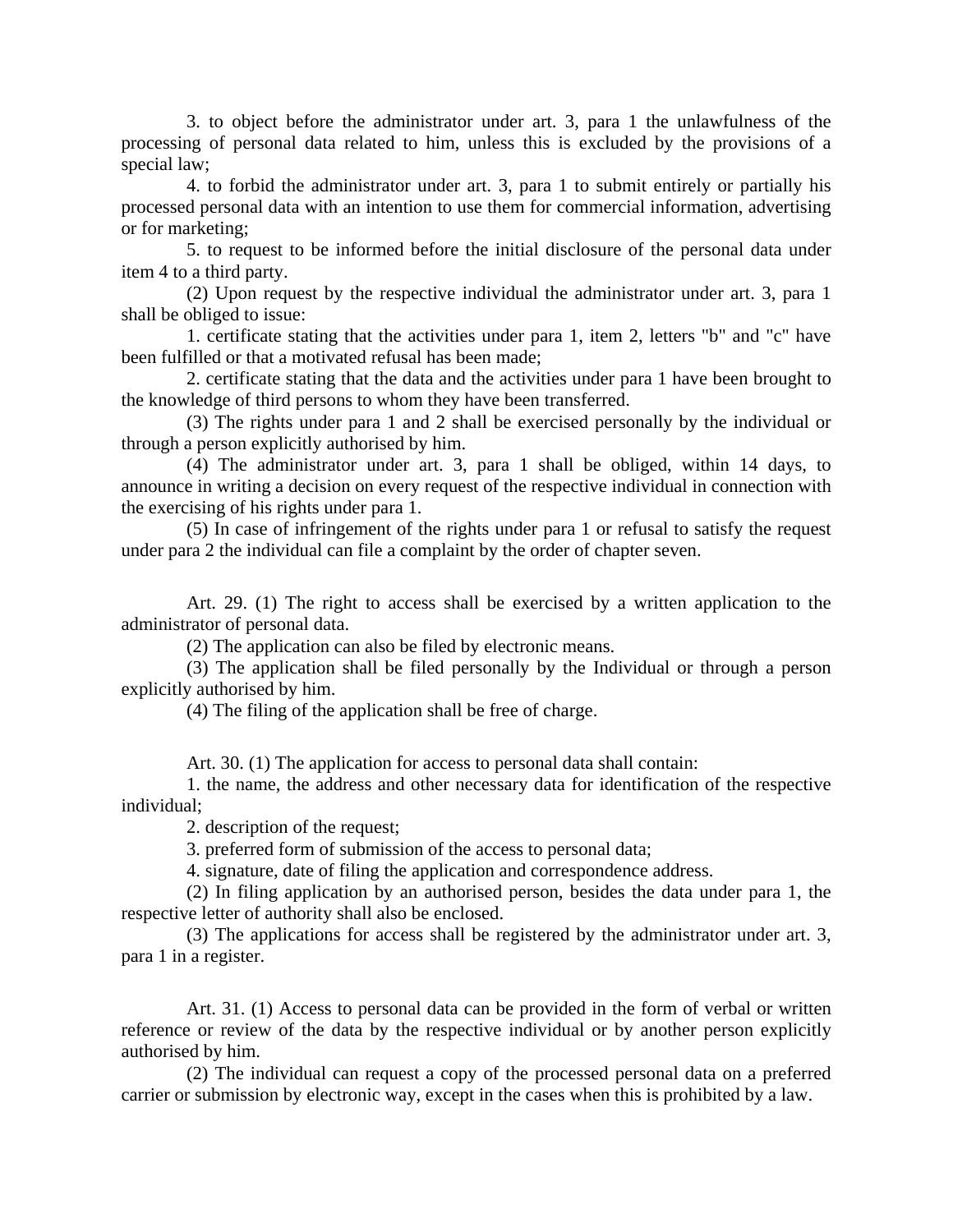(3) The administrator under art. 3, para 1 shall be obliged to comply with the form of providing access preferred by the applicant, except in the cases when there is no technical possibility or this could lead to an unlawful processing of the requested information.

Art. 32. (1) The administrator of personal data shall consider the application for access and shall take a decision on it within 14 days.

(2) The deadline under para 1 can be extended by a motivation up to 30 days in the cases when a longer period for gathering all requested data is objectively required, and this will create seriously the activity of the administrator.

(3) The administrator shall take a decision for providing full or partial access of the applicant or shall motivate a refusal to provide access.

Art. 33. (1) The administrator under art. 3, para 1 shall notify in writing the applicant about his decision according to art. 32, para 3.

(2) The notification under para 1 shall be personal against signature or by return mail.

Art. 34. (1) The administrator under art. 3, para 1 shall refuse access to personal data when the data do not exist or cannot be submitted on definite legal grounds. The refusal shall state the body and the deadline for its appeal.

(2) As refusal shall be considered the lack of notification of art. 33, para 1

(3) (new – SG 92/04) The administrator of personal data shall refuse full or partial conceding of data of the person of para 1 when from this would occur danger for the defense or the national security or for the preservation of the classified information, in the refusal pointing out only the legal ground.

# Chapter six. SUBMISSION OF PERSONAL DATA TO THIRD PERSONS

Art. 35. (1) The submission of personal data by the administrator under art. 3, para 1 to third persons shall be admitted upon their request filed by the order of chapter five when:

1. the respective individual has explicitly given his consent;

2. the sources of data are public registers or documents containing public information for which access is provided by an order determined by a law;

3. it is related to the protection of the life or the health of the respective individual, as well as when his condition does not allow him to give consent or legal obstacles for that exist;

4. (Amend. SG 43/05, in Force from 1st of September 2005) it is necessary to the bodies of the judicial and executive authority, to a private bailiff and for protection of the competition and of the consumers and this is established by a law;

5. they are necessary for the purposes of scientific studies or statistical purposes and the data are anonymous.

(2) Prohibited is the submission of personal data to third persons:

1. in violation of the notification under art. 19, para 2, item 1, 3 and 4;

2. order for which has been destruction or for which the period of processing and storing has expired;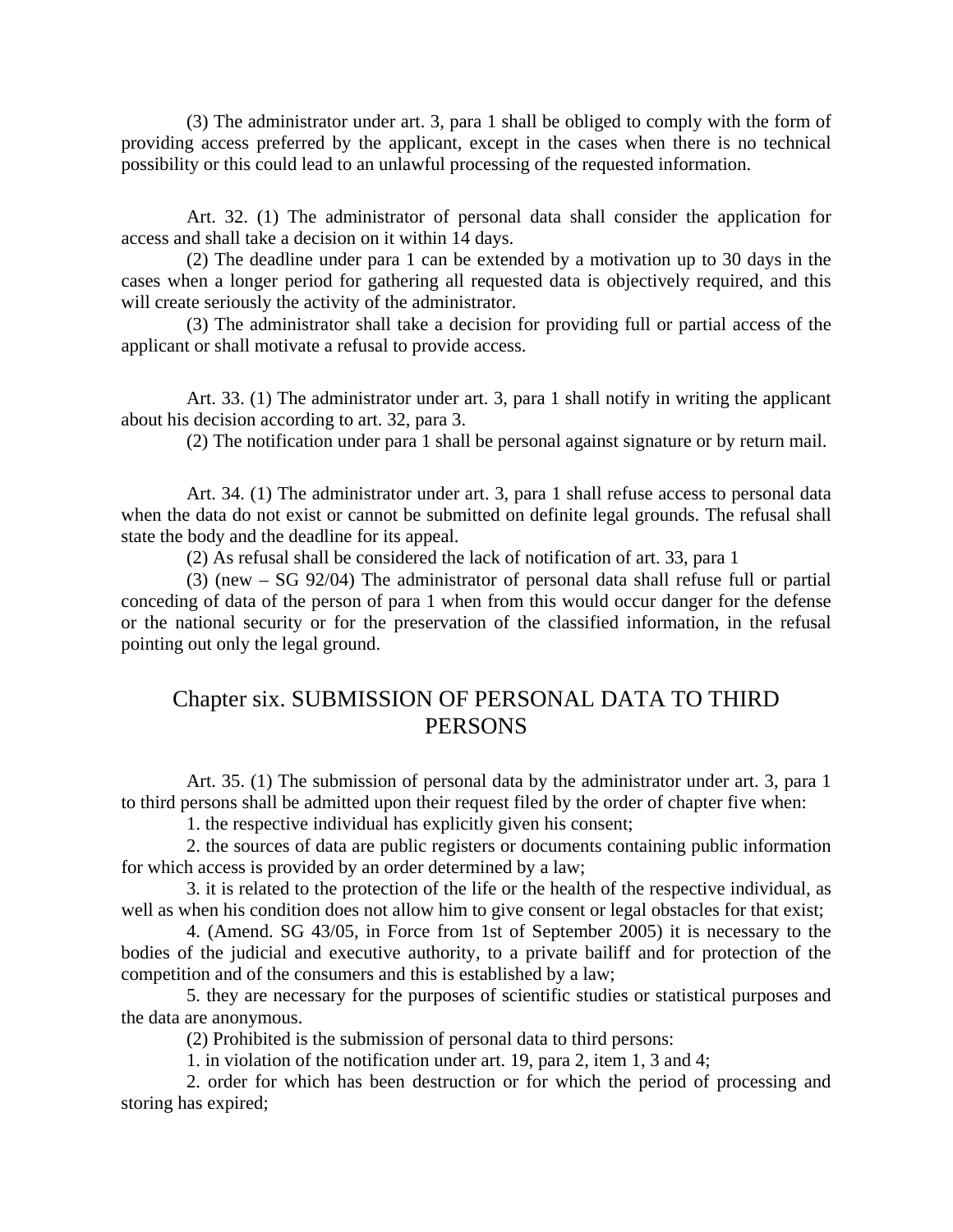3. related to a definite individual or to a circle of individuals when this enters a contradiction with a substantial public interest.

(3) The learning by the operator of personal data or by the person processing the data in compliance with the instruction of the administrator of personal data shall not be considered submission of data to third persons.

Art. 36. (1) The provision of access to registers of personal data and the transfer of personal data from one administrator to another shall be carried out in compliance with the requirements of this law and upon permit of the Commission for protection of the personal data.

(2) The submission of personal data by the administrator under art. 3, para 1 to foreign individuals and corporate bodies or to foreign state bodies shall be admitted by a permit of the Commission for protection of the personal data if the normative acts of the country - recipient guarantee a better or equal protection of the data stipulated by this law.

(3) In providing access or in the transfer of personal data in the cases under para 1 and 2 the requirements of art. 35, para 1 and 2 shall be observed.

Art. 37. (1) The administrator under art. 3, para 1, within 30 days from filing the application, shall take a decision for submission of personal data to a third person or to another administrator of personal data or shall motivate a refusal of their submission.

(2) The notification under para 1 shall be personal against signature or by return mail.

(3) The refusal of submission of personal data can be appealed by the interested persons by the order of this law.

# Chapter seven. APPEALING ACTIVITIES OF THE ADMINISTRATOR OR PERSONAL DATA

Art. 38. (1) In the cases of extension of the deadline, of providing partial access or refusal of submission of access to personal data the respective individual can approach the Commission for protection of the personal information within 14 days from the notification under art. 33, para 1 or from expiration of the term under art. 32, para 1.

(2) The individual can approach the Commission for protection of the personal data within 14 days from the violation of his rights under art. 28, para 1 and 2 or from their learning.

(3) The Commission for protection of the personal data, in the cases under para 1 and 2, shall take decision within 30 days which can give obligatory prescriptions to the administrator of personal data and a deadline for rectification of the offence.

(4) The Commission for protection of the personal data shall send a copy of its decision to the individual.

(5) The decision of the commission in connection with para 1 shall be subject to appeal before the Supreme Administrative Court within 14 days from its receipt.

Art. 39. (1) In the cases under art. 38, para 1 the individual can appeal the decision of the administrator of personal data before the respective district court or before the Supreme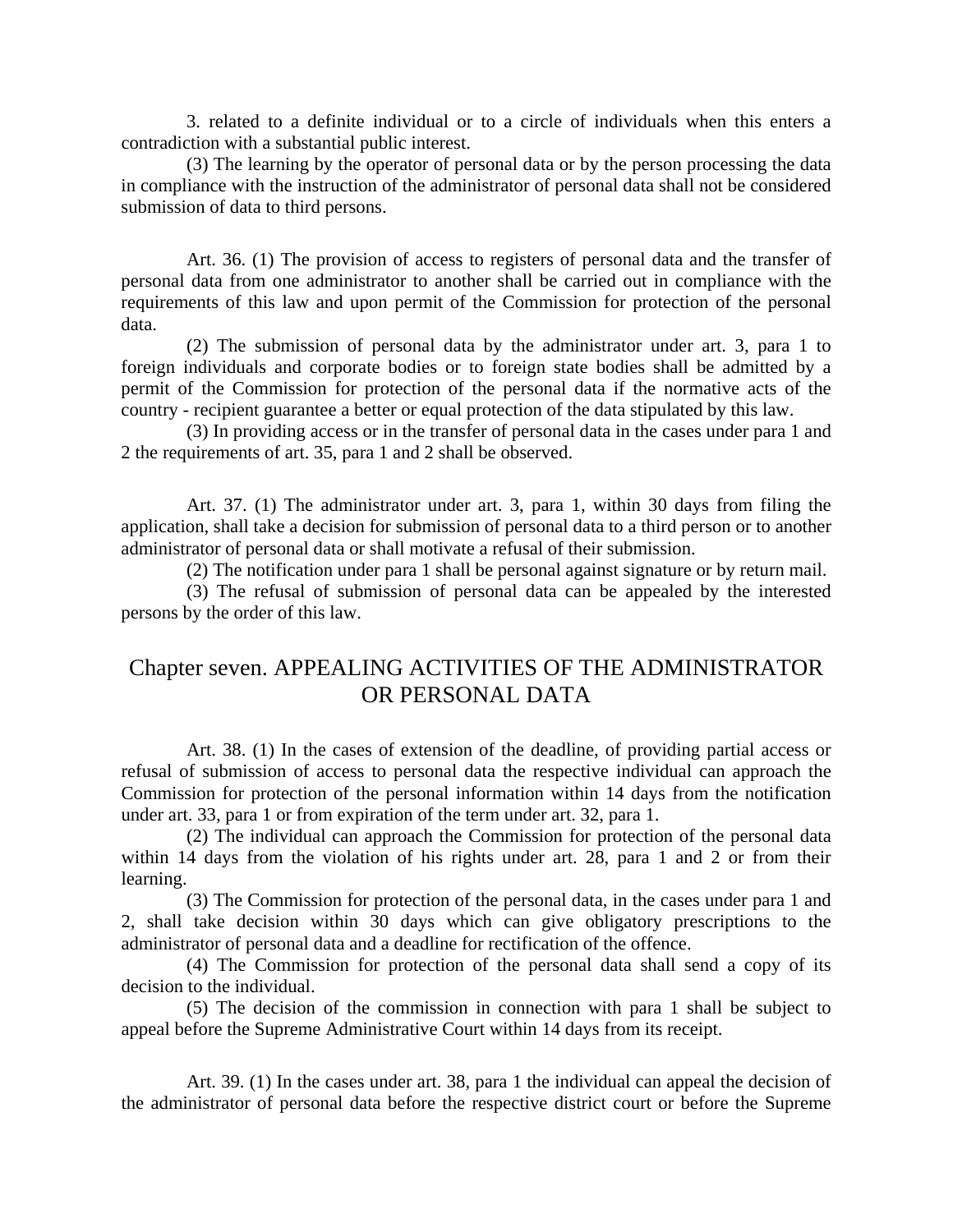Administrative Court in compliance with the general rules of jurisdiction. The complaint shall be filed through the respective administrator within one month from receipt of the notification under art. 33, para 1.

(2) The individual cannot approach the court if there are pending proceedings before the Commission for protection of the personal data or its decision has been appealed and there is no enacted court decision regarding the same decision of the administrator. The court shall establish the presence of the above circumstances ex-officio.

(3) In the cases of non-fulfilment of the instructions under art. 38, para 3 by the prescribed deadline the Commission for protection of the personal data, within 14 days, can approach the respective district court or the Supreme Administrative Court for the committed offence by the administrator of personal data in compliance with the general rules of jurisdiction.

(4) Applied in considering the disputes under para 1 and 3 shall be the Law for the administrative proceedings, respectively the Law for the Supreme Administrative Court.

Art. 40. (1) In case of an unlawful decision in the cases under art. 38, para 1 the court shall revoke in full or partially the appealed decision obliging the respective administrator of personal data to provide access to the requested personal data.

(2) In the cases under para 1 the access to the requested personal data shall be implemented by the order of this law.

(3) The court can reject the complaint against the decision of the Commission for protection of the personal data, to amend it or revoke it in full.

Art. 41. The provisions of art. 38 - 40 shall also apply respectively for refusal to submit personal data in the cases under art. 35 and art. 36, para 1 and 2.

## Chapter eight. ADMINISTRATIVE PENAL PROVISIONS

Art. 42. (1) An official who, without a valid reason does not announce a decision by the deadline on an application for access to personal data shall be punished by a fine of 50 to 200 levs unless subject to a more severe punishment.

(2) An official who does not fulfil prescriptions of the Commission for protection of the personal data or of the court and does not provide access to the requested personal data shall be punished by a fine of 100 to 300 levs unless subject to a more severe punishment.

(3) For all other offences under this law the offenders shall be punished by a fine of 50 to 300 levs when they are committed by individuals, and corporate bodies and sole entrepreneurs shall be punished by a proprietary sanction of 500 to 1000 levs. If the offence is repeated the fine, respectively the proprietary sanction shall be double.

(4) In the cases of committed offences under para 1, 2 and 3 the administrators of personal data - individuals, shall be fined by 500 to 2000 levs and the administrators - and corporate bodies and sole entrepreneurs shall be punished by a proprietary sanction of 1000 to 1500 levs. If the offence is repeated the fine, respectively the proprietary sanction shall be double.

(5) An individual who processes personal data without being registered according to this law shall be punished by a fine of 300 to 1000 levs. For the same offence, when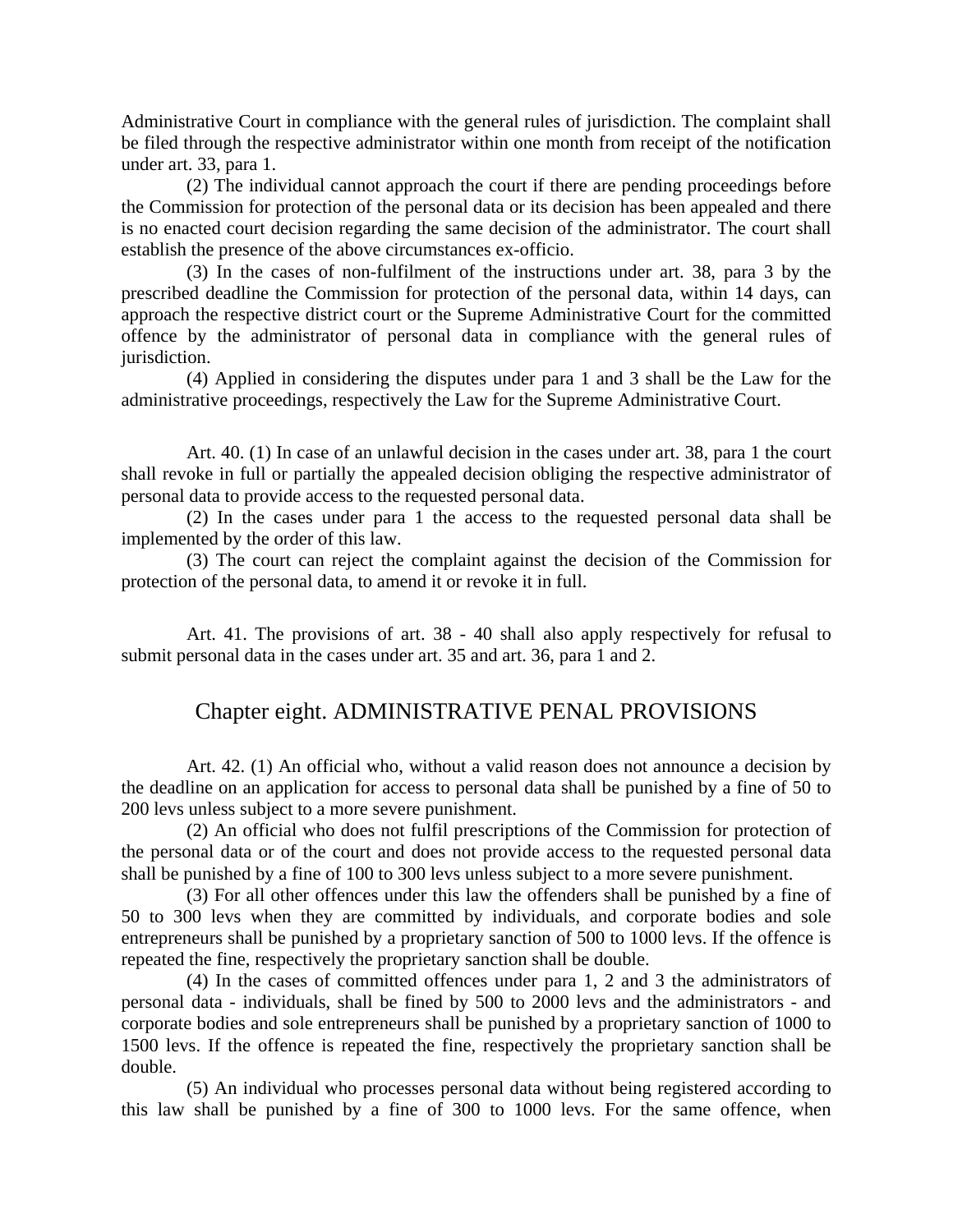committed by a corporate body or sole entrepreneur, the punishment shall be a proprietary sanction of 1000 to 3000 levs. When the offence is repeated the fine, respectively the sanction shall be double.

(6) Administrator of personal data who commits an offence under art. 22, para 3 of this law shall be punished by a fine of 500 to 1000 levs, when the offence is committed by an individual. For the same offence, when committed by a corporate body or sole entrepreneur, the punishment shall be a proprietary sanction of 1000 to 3000 levs. When the offence is repeated the fine, respectively the sanction shall be double.

(7) Administrator of personal data who commits an offence under art. 23, para 1 and 2 of this law shall be punished by a fine of 1000 to 1500 levs, when the offence is committed by an individual. For the same offence, when committed by a corporate body or sole entrepreneur, the punishment shall be a proprietary sanction of 1500 to 5000 levs. When the offence is repeated the fine, respectively the sanction shall be double.

Art. 43. (1) The acts for establishing the administrative offences shall be drawn up by a member of the Commission for protection of the personal data or by officials of the administration authorised by the commission.

(2) The penal decrees shall be issued by the chairman of the Commission for protection of the personal data.

(3) The establishing of the offences, the issuance, the appeal and the fulfilment of the penal decrees shall be carried out by the order of the Law for the administrative offences and penalties.

#### Additional provisions

§ 1. In the context of this law:

1. "Processing of personal data" is every operation or a set of operations, performed or not by electronic or other automatic means, consisting of gathering, entry, organising, storing, adaptation or change, updating, extraction, consulting, using, combining, freezing, disclosing, disseminating or providing other possibilities of providing access, storing, deletion or destruction of the data.

2. "Register of personal data" is a documentary, filing or automated information fund, structured according to several specific criteria suitable for facilitating their processing, consisting of one or several elements in one or several physical locations.

3. "Person processing personal data" is an individual or a corporate body processing personal data under the management of the administrator of personal data on the grounds of a contract concluded with him or an employment order.

4. "Operator of personal data" is an individual acting under the management and control of the administrator or of the person processing personal data, who has an access to them, on the grounds of a written contract or an employment order for their processing according to an instruction of the administrator of personal data for the order and the ways of their processing.

5. "Submission of personal data" are activities on the entire or partial transfer of personal data from one administrator to another or to a third person on the territory of the country or out of it.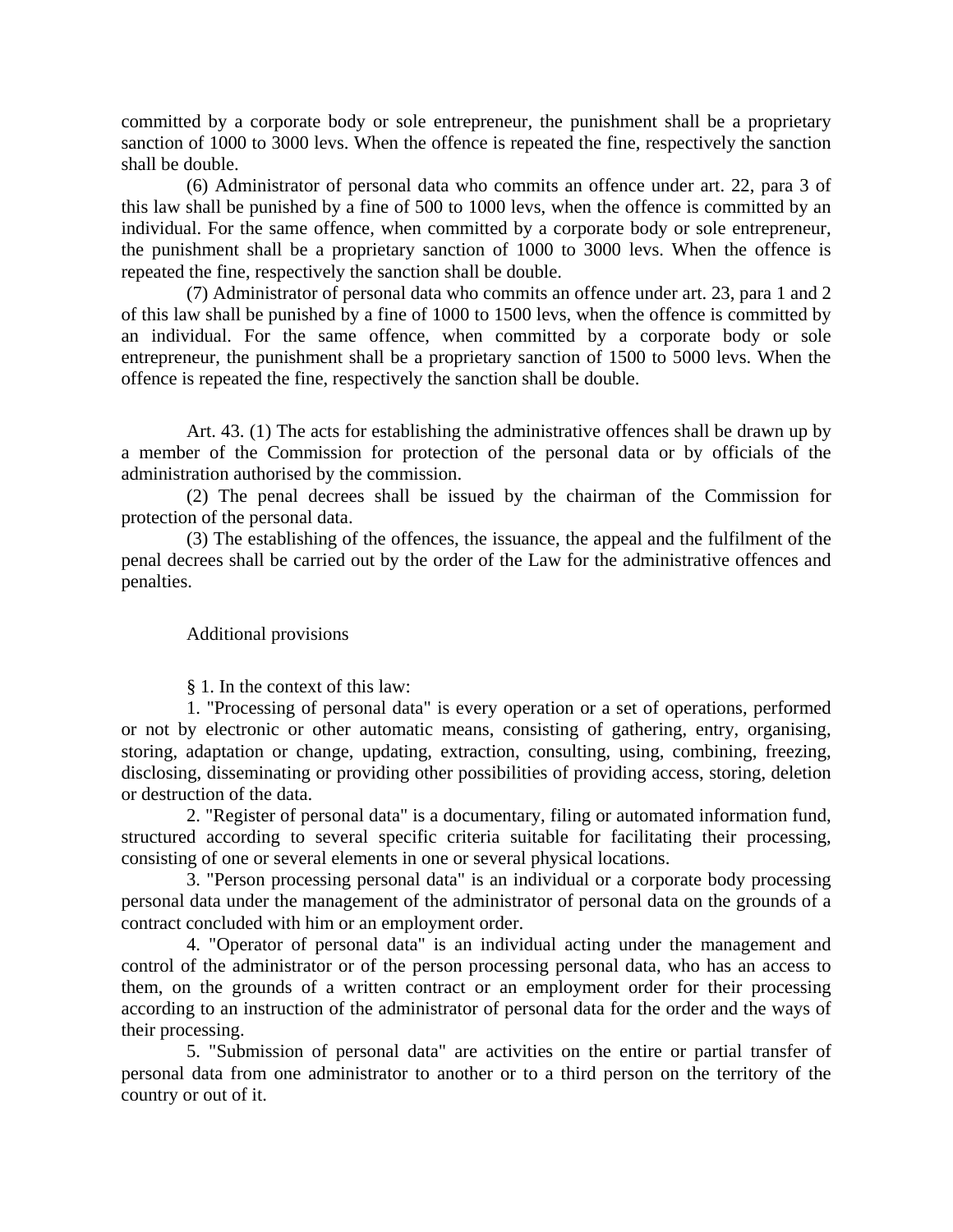6. "Anonymous data" are data which cannot be referred to a definite or definable individual due to its origin or specific processing.

7. "Freezing" is the storing of personal data with temporary suspension of their processing.

8. "Official" is every individual authorised by the administrator to maintain a register of personal data, to organise the activity in connection with it and to bear responsibility for that, as well as the administrator of personal data himself in the cases when he is an individual.

9. "Repeated" is the offence committed within one year from the enforcement of the penal decree which imposes a punishment for the same type of offence.

10. (new, SG 70/04) "Human genome" is the combination of all genes in a single (diploid) complex of chromosomes of a person.

## Temporary and concluding provisions

§ 2. (1) Within one month from the enactment of this law the Council of Ministers shall propose to the National Assembly the members of the Commission for protection of the personal data.

(2) Within 14 days from the presentation of the proposal under para 1 the National Assembly shall elect the members of the Commission for protection of the personal data.

(3) Within 3 months from its election the Commission for protection of the personal data shall adopt and promulgate in the State Gazette the regulations under art. 9, para 2.

(4) Within one month from the enactment of the decision of the National Assembly under para 2 the Council of Ministers shall provide the necessary property and financial resources for the commencement of the work of the commission.

§ 3. (1) Within 6 months from the enactment of the regulations under art. 9, para 2 the persons who, by the moment of enactment of the law, maintain registers of personal data, shall bring them in compliance with the requirements of the law and shall notify the commission about that.

(2) The commission shall carry out preliminary inspections, shall register or refuse to register as administrators persons who maintain registers by the moment of enactment of the law, as well as the registers kept by them within 3 months from the receipt of the application under para 1.

(3) The decisions of the commission for refusal of registration shall be subject to appeal before the Supreme Administrative Court within 14 days.

(4) Upon the enactment of the decision of the commission for refusal of registration or of the decision of the Supreme Administrative Court which confirms the refusal of the commission the person who unlawfully keeps a register shall be obliged to destroy personal data contained in his register or, upon the consent of the commission, to transfer them to another administrator who has registered his register and processes personal data for the same purposes.

(5) The commission shall exercise control over the fulfilment of the obligation under para 4.

(6) Within 3 months from the registration the administrator under art. 3, para 1 shall be obliged to publish in the bulletin of the Commission for protection of the personal data the